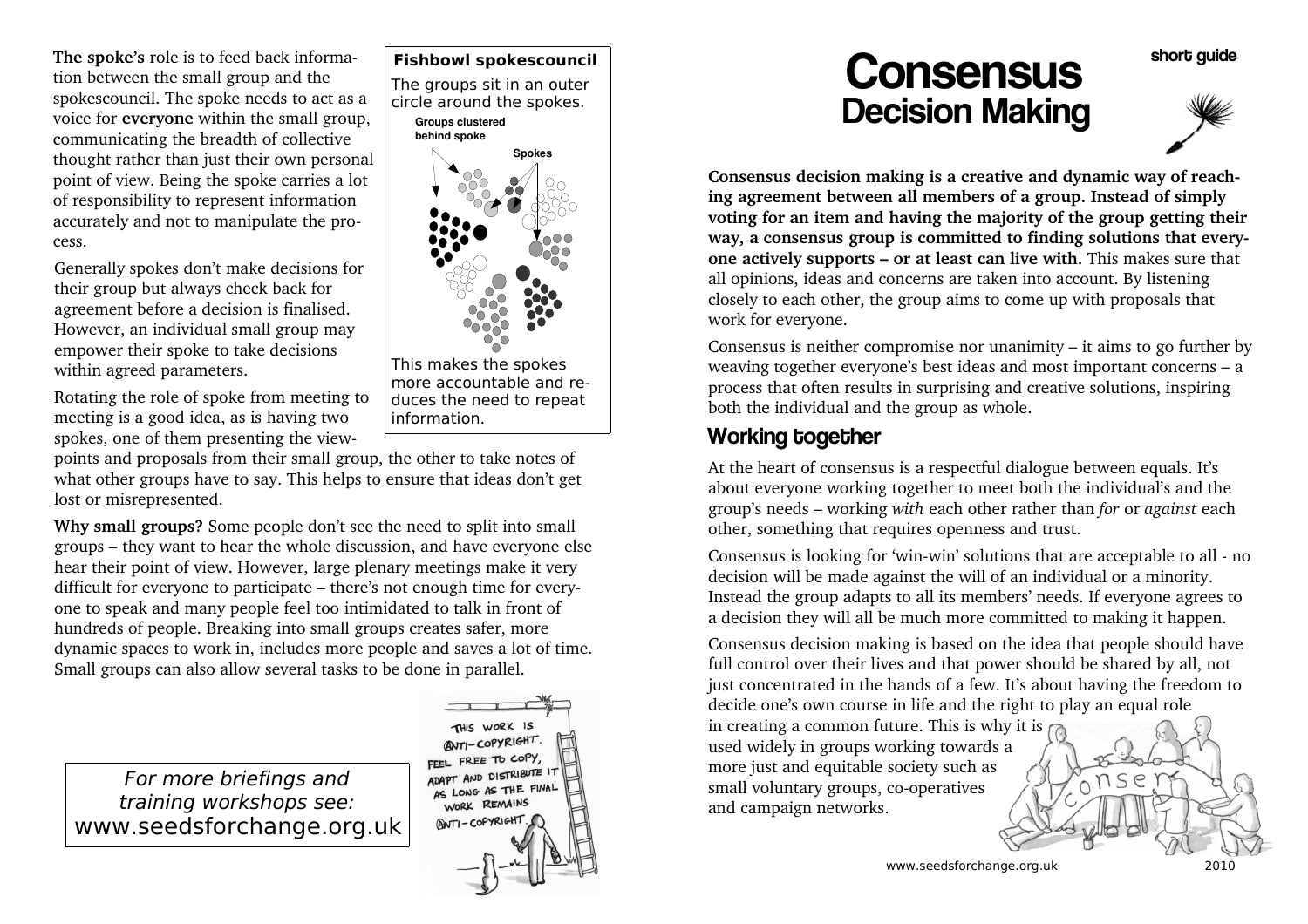### **Conditions for consensus**

**Common Goal:** Everyone in the group needs to share a clear common goal and be willing to work together towards it. Work out together whatyour goals are and how you will get there. If differences arise later,revisit the common goal to help to focus and unite the group.

**Commitment to reaching consensus:** Everyone needs to be willing to really give it a go. This means being deeply honest about what it is you want or don't want, and properly listening to what others have to say. Everyone must be willing to shift their positions, to be open to alternativesolutions and be able to reassess their needs.

**Trust and openness:** We need to be able to trust that everyone shares our commitment to consensus and that everyone respects our opinions and equal rights. It would be a big breach of trust for people to manipulate the process of the meeting in order to get the decision they mostwant.

Part of this is to openly express both our desires (what we'd *like* to see happening), and our needs (what we *have* to see happen in order to be able to support a decision). If everyone is able to talk openly then the group will have the information it requires to take everyone's positionsinto account and to come up with a solution that everyone can support.

**Sufficient time** for making decisions and for learning to work by consensus. Taking time to make a good decision now can save wasting timerevisiting a bad one later.

**Clear Process:** It's essential to have a clear process for making decisionsand to make sure that everyone has a shared understanding of how itworks.

**Active participation:** In consensus we all need to activelyparticipate. We need to listen to what everyone hasto say, voice our thoughts and feelings about thematter and pro-actively look for solutions thatinclude everyone.



# Key skills for consensus

**Active Listening:** When we actively listen we suspend our own thought processes and give the speaker our full attention. We make a deliberate effort to understand someone's position and their needs, concerns andemotions.

**Summarising:** A succinct and accurate summary of what's been said so far can really help a group move towards a decision. Outline the emerging common ground as well as the unresolved differences: "It seems like we've almost reached agreement on that bit of the proposal, but we need to explore this part further to address everyone's concerns." Check witheveryone that you've got it right.

**Synthesis:** Find the common ground and any connections between seemingly competing ideas and weave them together to form proposals. Focuson solutions that address the fundamental needs and key concerns thatpeople within the group have.

## Consensus in large groups

In large groups it's a good idea to delegate issues to smaller groups, such as working groups or local groups. However, sometimes the issues will beso important that they have to be discussed and decided by everyone. This will often be done in a **spokescouncil,** which enables hundreds andthousands of people to work together by consensus in an efficient way.

In a spokescouncil the meeting splits into small groups, which start by discussing the issue(s) to come up with concerns and ideas. Spokes (delegates) from each group then meet up in a spokescouncil to feed backthese thoughts.

The spokescouncil uses this information to create one or more proposals.These are discussed back in the small groups to check for any amendments and agreement. The results of these discussions are taken to the spokescouncil who should be able to either confirm agreement or draw up new proposals for further discussion. In this way the power to makedecisions lies firmly with the small groups, not the spokes.

The **small groups** are often based around pre-existing groups such as work teams, local groups or affinity groups. Alternatively, a large groupof people might split into smaller groups randomly.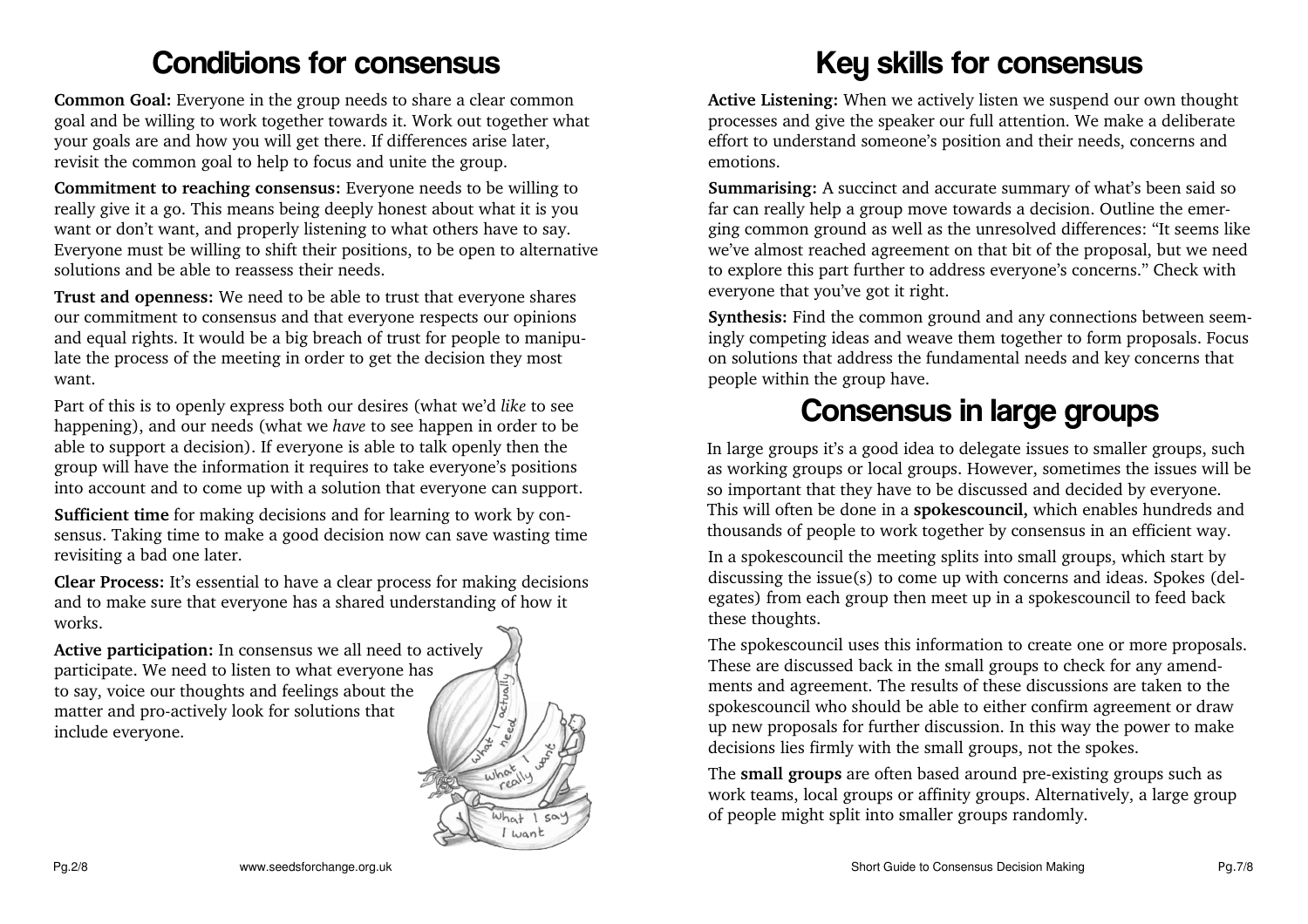## Guidelines for reaching consensus

- $\star$  If you don't understand some-<br>thing don't be efined to some thing, don't be afraid to say so.
- $\star$  Be willing to work towards the solution that's best for everyone,not just what's best for you. Be flexible and willing to give something up to reach an agreement.
- ★ Help to create a respectful and trusting atmosphere. Nobody should be afraid to express their ideas and opinions. Remember that we all have different values, backgrounds and behaviour andwe get upset by different things.
- $\star$  Explain your own position Explain your own position clearly. Be open and honest about the reasons for your view points. Express your concerns early on inthe process so that they can be taken into account in any proposals.
- **★ Listen actively to what people are** trying to say. Make an effort to understand someone's position and their underlying needs, concerns and emotions. Give everyone space to finish and take timeto consider their point of view.
- ★ Think before you speak, listen before you object. Listen to other members' reactions and considerthem carefully before pressing your point. Self restraint is essential in consensus – sometimes the biggest obstacle to progress is anindividual's attachment to one idea. If another proposal is good,don't complicate matters by opposing it just because it isn't your favourite idea! Ask yourself:"Does this idea work for the group, even if I don't like it the best?" or "Does it matter whichone we choose?"
- ★ Don't be afraid of disagreement. Consensus isn't about us all thinking the same thing. Differences ofopinion are natural and to beexpected.

Disagreements can help a group'sdecision, because with a wide range of information and opinions, there is a greater chance thegroup will find good solutions. Easily reached consensus maycover up the fact that some people don't feel safe or confidentenough to express their

disagreements.

# **Facilitation**

 In most meetings, there are one or more facilitators. Their role is to ensure that the tasks of the meeting get done: that decisions are made and implemented. They also help the group to work harmoniously, creatively and democratically.

The facilitators might take steps to keep the meeting focused, or make sure a few people don't dominate the discussion. They might suggest abreak when people are getting tired; they might have prepared anagenda and process that will help the group achieve its goals.

The facilitators shouldn't have any more power than anyone else and should stay neutral on the issues under discussion. They're not there to make all the proposals and decide things for a group. They can only dotheir job with everyone's support and co-operation.

If a small group doesn't give anyone the role of facilitator, then everyonecan be responsible for making the process of the meeting work.

### The decision making process

 The diagram below shows how a discussion evolves during the consensus process. At the beginning it widens out as people bring different perspectives and ideas to the group.

This provides the material needed for a broad-ranging discussion which explores all the options and helps people understand each others' concerns. This can be a turbulent and sometimes difficult stage – people might be grappling with lots of competing or contradictory ideas – but itis the most creative part, so don't lose heart!

Then the group moves on to synthesise a proposal. This means finding the group's common ground, weeding out some ideas and combining allthe useful bits into one proposal. Finally, if the group agrees on a proposal a decision is reached and implemented.